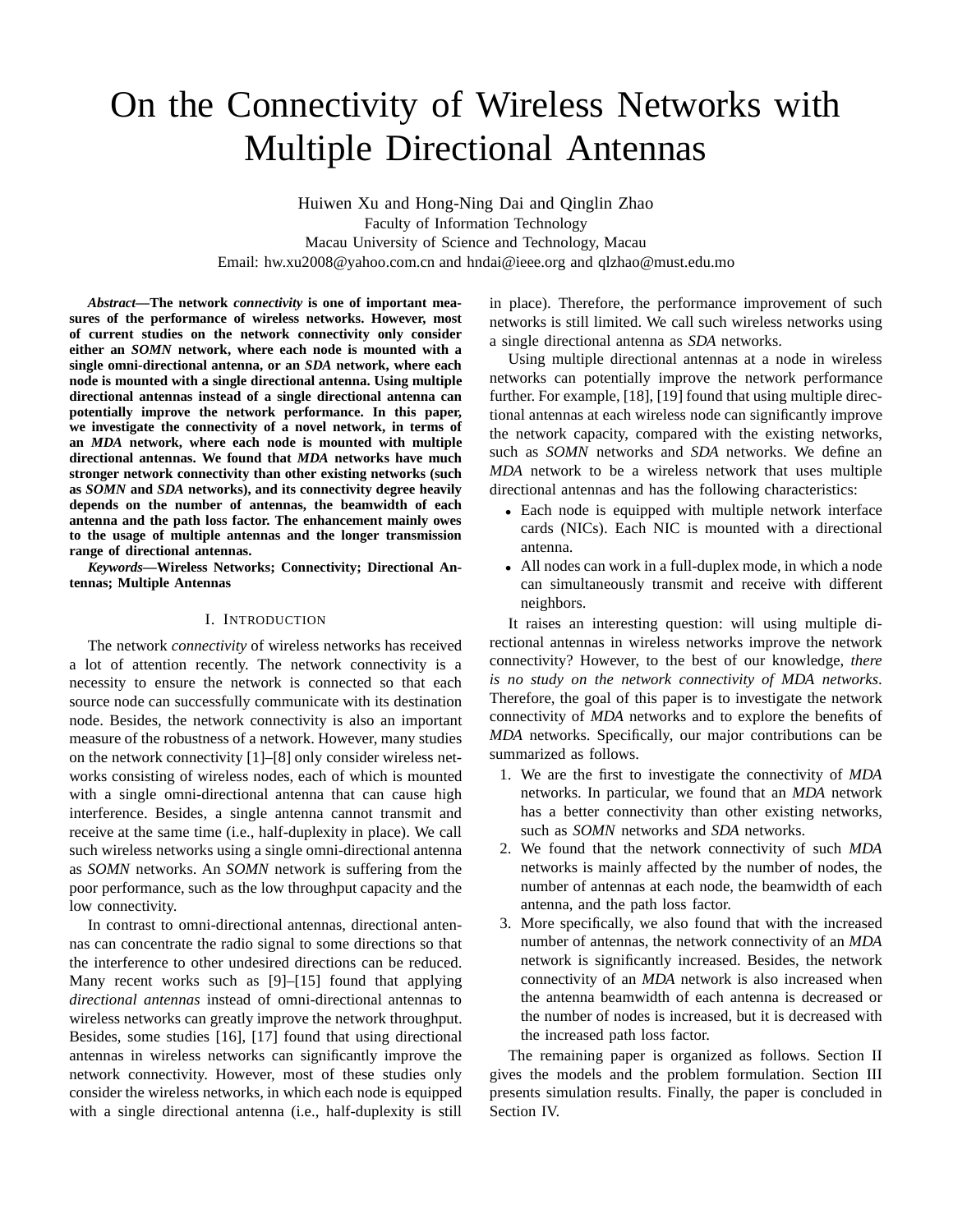

Fig. 1. An omni-directional antenna (an isotropic antenna) Fig. 2. A directional antenna

## II. MODELS

### *A. Antenna Model*

The radiation pattern of a directional antenna is often depicted as the gain value in each direction in space. It typically has a main beam with the peak gain and side/back lobes with smaller gain. Since to model a real antenna with precise values for main beam and side-lobes/back-lobes is difficult, we use an approximate antenna pattern, which was first proposed in [10] and has been widely used in [9], [13], [14], [18], [19]. This approximate antenna model is called cone-sphere model, in which the main beam is model as a cone and the side/back lobes are model as a small bulb at the base of the cone, as shown in Fig. 2.

In order to clarify the analysis on the transmission by using directional antennas, we need to calculate the antenna gain of a directional antennas. The gain value  $G_m$  of a main beam is often evaluated by dBi or dB(isotropic), i.e., the antenna gain compared to that of the hypothetical isotropic antenna (denoted by  $G_i$ ), which uniformly distributes energy in all directions. We assume that both directional antennas and omnidirectional antennas are using an identical emanated power P. For an omni-directional antenna (isotropic antenna), as shown in Fig. 1, the transmission power is uniformally emanated in all directions. However, a directional antenna concentrates the energy on a certain direction, i.e., the cone as shown in Fig. 2. Thus, by the definition of the antenna gain, we have

$$
\frac{G_m}{G_i} = \frac{\frac{P}{A}}{\frac{P}{S}} = \frac{\frac{P}{\pi r^2 \tan^2 \frac{\theta}{2}}}{\frac{P}{4\pi r^2}} = \frac{4}{\tan^2 \frac{\theta}{2}}
$$
(1)

where  $S$  denotes the surface area of the sphere of the isotropic antenna,  $r$  denotes the radius of the sphere, and  $\ddot{A}$  denotes the surface area of a directional antenna, which can be approximated as a circle of radius  $r \tan \frac{\theta}{2}$  (the gray area in Fig. 2). Given an antenna beamwidth, we can calculate the antenna gains by Eq. (1), where Table I gives the main antenna gains corresponding to the antenna beamwidth. It is shown in Table I that the narrower the beamwidth of a directional antenna is, the higher antenna gain it has.

Similar to other studies [9], [13], [14], [18], [19], we ignore sidelobes and backlobes in this paper. The reasons why we simplify the model are summarized as follows. First, even in a more realistic model, the sidelobes are so small that they can be ignored. For example, the main gain is more than 100



at a node without overlaps

times of the gain of sidelobes when the main beamwidth is less than  $40^\circ$  in the cone-sphere model [10]. Secondly, smart antennas often have null capability that can almost eliminate the sidelobes and backlobes.

TABLE I THE ANTENNA MAIN GAIN  $G_m$  and the beamwidth  $\theta$ 

| Ĥ                | $G_m(dBi)$ |
|------------------|------------|
| $\frac{\pi}{3}$  | 10.797     |
| $\frac{\pi}{4}$  | 13.681     |
| $\frac{\pi}{6}$  | 17.464     |
| $\frac{\pi}{8}$  | 20.047     |
| $\frac{\pi}{10}$ | 22.026     |
| $\frac{\pi}{12}$ | 23.637     |
|                  |            |

We then project the antenna pattern in space to an azimuthal plane, where the main lobe of antenna can be depicted as a sector with angle  $\theta$ , which is denoted as the main beamwidth of the antenna. The gain outside the beamwidth is assumed to be zero. At any time, the antenna beam can only be pointed to a certain direction, as shown in Fig. 3, in which the antenna is pointing to the right. Thus, the probability that the beam is switched to cover each direction is  $\theta/2\pi$ . More specifically, we have

$$
G_d = \begin{cases} G_m & \text{within } \theta \\ 0 & \text{otherwise} \end{cases}
$$
 (2)

where  $G_m$  can be calculated from Eq. (1). The antenna gain of an omni-directional antenna is equal to that of an isotropic antenna, i.e.,  $G_o = G_i = 0$  dBi.

In an *MDA* network, each node is equipped with m directional antennas, each of which can independently communicate with other nodes. The antenna model of each antenna can be approximated by the sector model as shown in Fig. 3. Besides, we do not consider the *overlapping* antenna beams at a node, i.e, there is no intersecting area between any two antenna beams of the m antennas. Thus, we have  $m \cdot \theta \leq 2\pi$ . Moreover, to fully utilize the benefits of directional antennas, we uniformly place those  $m$  antennas at each node and point the orientation of each antenna centrifugally. Therefore, there is an identical angle between any two adjacent antenna beams, which is equal to  $\frac{2\pi - m \cdot \theta}{m}$ . For example, as shown in Fig. 4, there are 8 antennas with beamwidth  $\theta = \frac{\pi}{8}$  uniformly placed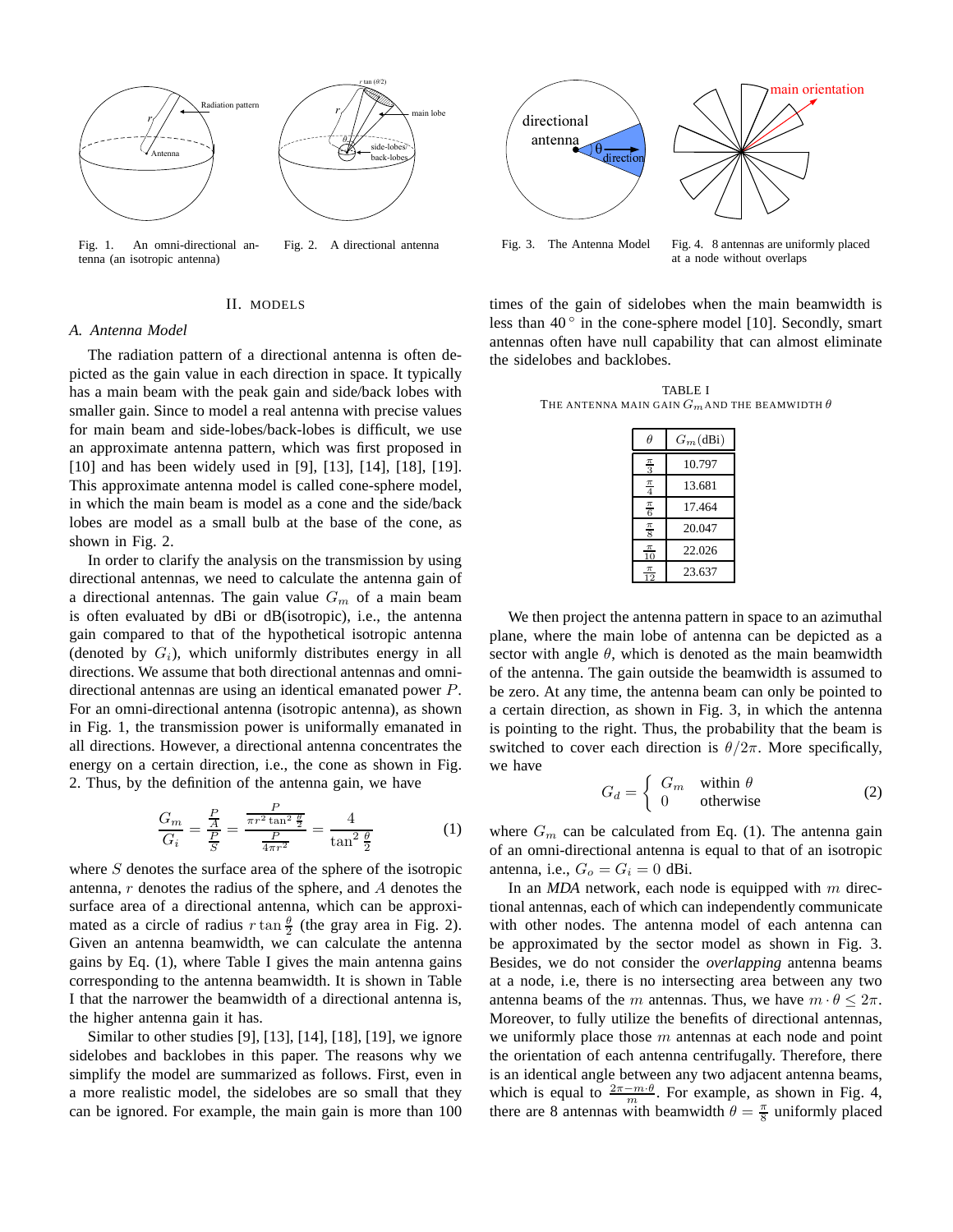

Fig. 5. Link Model Fig. 6. Link Model of *MDA* networks when  $m = 4$ 

at a wireless node and the intersecting angle between any two adjacent antenna beams is  $\frac{\pi}{8}$ .

Similar to [16], we also consider *random direction beamforming* in this paper, in which the direction of the antenna beam is randomly chosen from [0,  $2\pi$ ). In contrast to [16], we consider random direction beamforming on multiple antennas, called *multiple random beamforming*. In particular, each node arbitrarily chooses one of its  $m$  antennas as the main antenna. We then set the orientation of the main antenna as the *main orientation* of a node. The main orientation of a node is randomly chosen from a distribution on the interval  $[0, 2\pi)$ . Then, the orientations of other  $(m - 1)$  antennas can be determined (calculated) by the main orientation since all the  $m$  antennas are uniformly placed at a node. For example, as shown in Fig. 4, when the main orientation (the red arrow) of a wireless node is determined and the orientations of the remaining 7 antennas can be easily calculated.

In addition, we also have a uniform setting at each node, i.e., each node in a network is equipped with the same number of antenna, each of which has the same beamwidth  $\theta$ .

## *B. Link Model*

We then define the wireless link model to determine whether any two given nodes can establish a wireless link. As shown in Fig. 5, we assume that a node  $X_i$  transmits with power  $P_t$ . The received power is  $P_r$  at a node  $X_j$ . Therefore, the *path loss*, or the *signal attenuation* [16], [20], in dB is given by

$$
PL(\text{dB}) = 10 \log \frac{P_t}{P_r} = 10 \log \left( \frac{1}{G_t \cdot G_r} \cdot \left( \frac{l}{1 \text{m}} \right)^{\alpha} \right) \tag{3}
$$

where  $G_t$  and  $G_r$  are the transmitter antenna gain (dBi) and the receiver antenna gain (dBi), respectively,  $l$  is the distance between node  $X_i$  and node  $X_j$ , and  $\alpha$  is the path loss factor of the environment, which usually ranges from 2 to 4. Two nodes can establish a link if the path loss  $PL$  between them is no greater than the path loss threshold  $PL<sub>o</sub>$ .

We then define the link model of an *SDA* network, where each node is equipped with a single directional antenna. In this link model, any two nodes  $X_i$  and  $X_j$  can establish a link if and only if both the following two conditions are satisfied.

- (a) The signal attenuation PL between nodes  $X_i$  and  $X_j$  is no greater than the attenuation threshold  $PL_0$ .
- (b) The antenna beam of node  $X_i$  covers node  $X_j$  and the antenna beam of node  $X_j$  covers node  $X_i$ .

We assume that all nodes have the same threshold  $PL_0$ . In this link model, each link is bidirectional, i.e., the receiver  $X_i$ can also establish a link to the transmitter  $X_i$  if the transmitter  $X_i$  can establish a link to the receiver  $X_i$ .

Note that this *SDA* link model can be easily extended to an *SOMN* network, where each node is equipped with an omnidirectional antenna. In particular, in an *SOMN* network, we will only consider condition (a) and ignore condition (b) since the omni-directional antenna can transmit and receive signals in all directions.

We then extend the *SDA* link model from a node with a single antenna in an *SDA* network to a node with multiple antennas in an *MDA* network. When there are m antennas equipped with each node in an *MDA* network, any two nodes  $X_i$  and  $X_j$  can form links if and only if all the following conditions are satisfied:

- (1) Any one of the m antenna beams of node  $X_i$  covers  $X_j$ ;
- (2) Any one of the m antenna beams of node  $X_j$  covers  $X_i$ ;
- (2) The signal attenuation PL between node  $X_i$  and  $X_j$  is no greater than the given attenuation threshold  $PL_0$ .

Fig. 6 gives an example of an *MDA* network, where two nodes  $X_i$  and  $X_j$  can establish a link since one of the four antenna beams of node  $X_i$  can cover node  $X_j$ , one of four antenna beams of node  $X_i$  can cover node  $X_i$  and the signal path loss is also less than  $PL_0$ .

## *C. Path Model*

We use the *path probability* P(path) to measure the level of network connectivity [16], [21], [22]. The path probability is defined as the probability that two randomly chosen nodes in a random ad hoc network topology can connect each other either through a single-hop link or a multi-hop path. In particular, we can use the following equation to calculate the statistical average of *percentage* of connected node pairs

$$
P(\text{path}) = \frac{\text{\# connected node pairs}}{\text{\# node pairs}} = \frac{\sum_{i=1}^{v} \frac{1}{2} n_i (n_i - 1)}{\frac{1}{2} n (n - 1)}
$$
(4)

where  $#$  represents "number of",  $n$  is the total number of nodes in the entire network, v is the number of *connected*  $components$ , and  $n_i$  is the number of nodes in the *i*th connected component. After taking the average of the path percentage  $P(\text{path})$  over a large number of random topologies, we can obtain an accurate estimation on the path probability. Fig. 7 (a) shows a sample random topology of *SOMN* networks, where there are 11 connected components and several isolated nodes.

It is shown in Eq. (4) that  $P(\text{path}) = 1$  if the whole network is completely connected, i.e., there is always a path between any two nodes in the network and therefore  $v = 1$  and  $n_i = n$ . If all the nodes are isolated (i.e.,  $v = 0$ ),  $P(\text{path}) = 0$ . Therefore, the higher path probability  $P(\text{path})$  implies the better network connectivity.

## III. RESULTS

In this section, we conduct extensive simulation experiments to investigate the path probability. In particular, Section III-A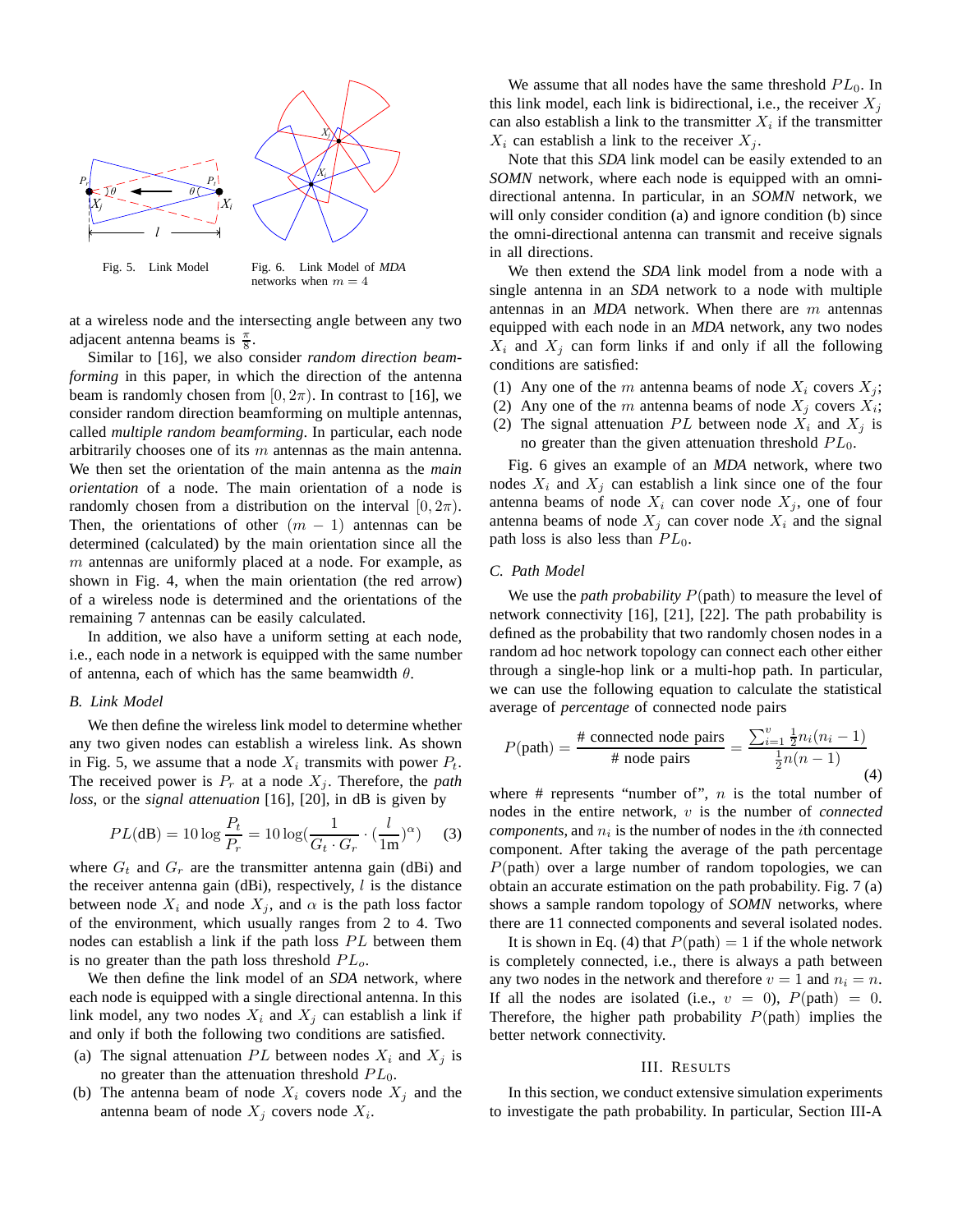

Fig. 7. Random topologies with  $n = 120$  nodes randomly and uniformly distributed on  $500 \times 500$  m<sup>2</sup> area when the path loss factor  $\alpha = 3$  and the path loss threshold  $PL_0 = 50$  dB.



Fig. 8. Path probability  $P(\text{Path})$  of n nodes uniformly distributed in an plane with  $1000 \times 1000$  m<sup>2</sup> area with the path loss factor  $\alpha = 3$  and the path loss threshold  $PL_0 = 40$  dB. The results are based on 1000 random topologies.

compares the connectivity of *SDA* networks and *MDA* networks. We then study the connectivity of *MDA* networks in Section III-B. Section III-C gives the discussions.

# *A. Comparison on network connectivity of SDA networks and MDA networks*

We place  $n$  nodes randomly and uniformly on a plane with area  $a \times a$  m<sup>2</sup>, where a is the length of this square. We then conduct simulations on *SOMN* networks, *SDA* networks, and *MDA* networks, where we use *random direction beamforming* for *SDA* networks and *multiple random beamforming* for *MDA* networks, as described in Section II-A. Fig. 7 shows example topologies of *SOMN* networks, *SDA* networks, *MDA* networks with  $m = 4$ , and *MDA* networks with  $m = 8$ .

It is shown in Fig. 7 (a) that an *SOMN* network contains several connected components and many isolated nodes. Compared with an an *SOMN* network, both an *SDA* network and an *MDA* network contain much larger connected components that span almost all the nodes of the network, as shown in Fig. 7 (b), Fig. 7 (c) and Fig. 7 (d), implying that they have better connectivity than an *SOMN* network. One of possible reasons is that using directional antennas in wireless networks can establish some *long* links to connect the nodes that are far away and even out of the transmission range of an omnidirectional antenna. For example, the average link length of an *SDA* network in Fig. 7 (b) is about 275.6 m, which is much longer than that of an *SOMN* network in Fig. 7 (a), where the average link length of an *SOMN* network is about 67.2 m. This result was also confirmed by [16] although realistic but complicated antenna models are used in [16].

As shown in previous studies [16], [22], a directional antenna may lead to the loss of links to the closely located neighbors, which do not fall in the antenna beam. This implication is also confirmed by our simulations. As shown in Fig. 7 (b), there are a number of nodes, which are isolated but are not far away from the connected components.

Using multiple antennas instead of a single antenna in a network can overcome this negative side effect. For example, there are fewer isolated nodes in an *MDA* network with 4 antennas, as shown in Fig. 7 (c) than an *SDA* network, as shown in Fig. 7 (b). With the increased number of antennas, the network connectivity increases significantly. For example, an *MDA* network with 8 antennas, as shown in Fig. 7 (d) has a higher connectivity than an *MDA* network with 4 antennas, as shown in Fig. 7 (c), where there are almost no isolated nodes in an *MDA* network with 8 antennas.

## *B. Connectivity of MDA networks*

We conduct a number of simulations based on different network settings. We compute each value of the average path percentage  $P(\text{Path})$  over 1,000 random topologies, where multiple random beamforming is also considered.

Fig. 8 shows the average path percentage  $P(\text{Path})$  against the number of nodes  $n$ , the number of antennas  $m$  and the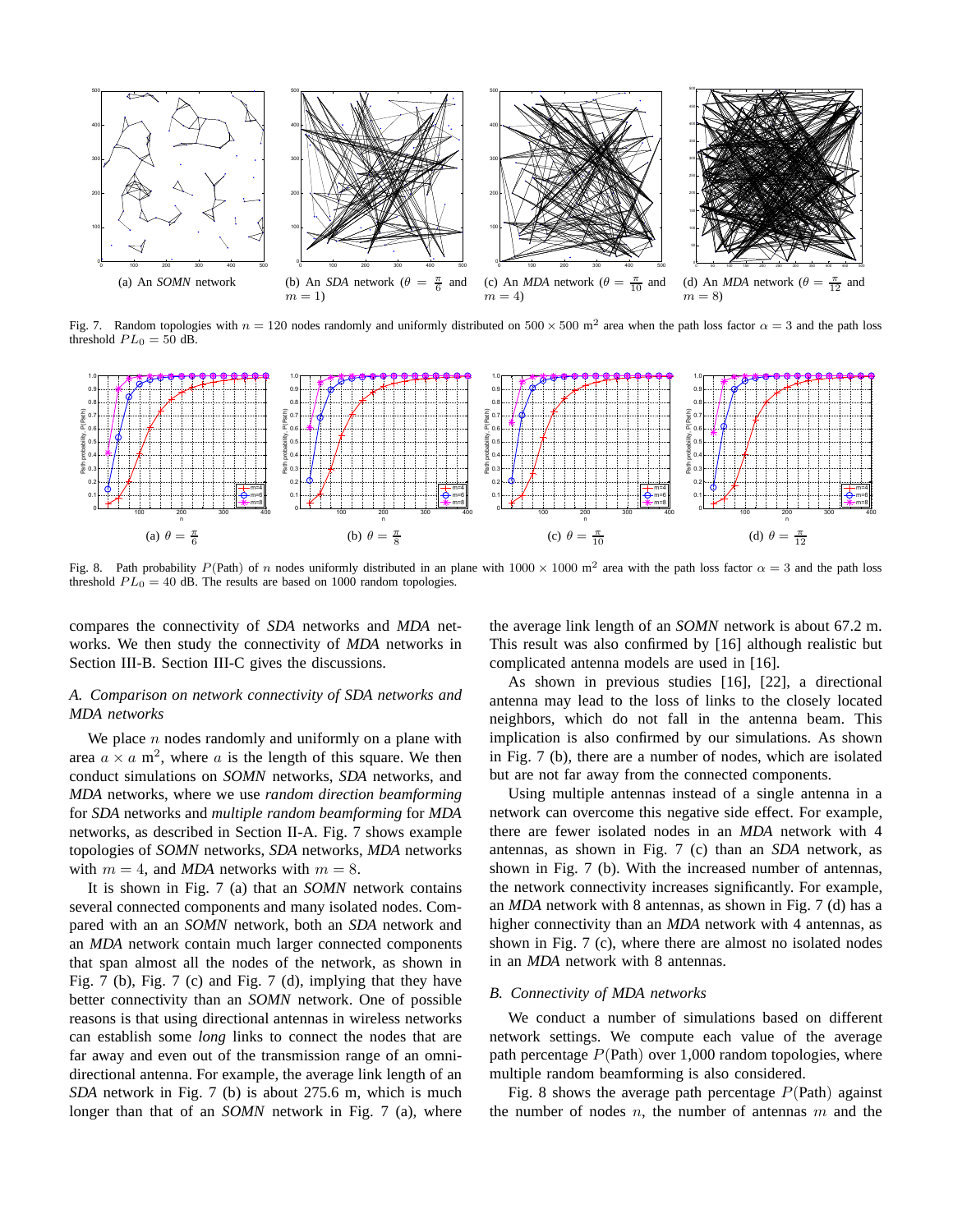

Fig. 9. Path probability  $P(\text{Path})$  of n nodes uniformly distributed in an plane with  $1000 \times 1000$  m<sup>2</sup> area with the path loss factor  $\alpha = 3$  and the path loss threshold  $PL_0 = 40$  dB. The results are based on 1000 random topologies.



Fig. 10. Path probability  $P(\text{Path})$  of n nodes uniformly distributed in an plane with  $1000 \times 1000$  m<sup>2</sup> area with the path loss threshold  $PL_0 = 50$  dB. The results are based on 1000 random topologies.

beamwidth θ. It is shown in Fig. 8 that an *MDA* network with  $m = 8$  has a higher network connectivity than an *MDA* network with  $m = 6$  and an *MDA* network with  $m = 4$  when we choose the beamwidth  $\theta = \frac{\pi}{6}, \frac{\pi}{8}, \frac{\pi}{10}$  and  $\frac{\pi}{12}$ , respectively. The simulation results further confirm our previous observation that using multiple directional antennas instead of a single directional antenna in the network can significantly improve the network connectivity. This is because multiple directional antennas can avoid the loss of closely located neighbors.

We then investigate what happens if we vary the antenna beamwidth  $\theta$  when the number of antennas m is fixed. We then conduct the second set of simulations and obtain the results as shown in Fig. 9. Note that the antenna beamwidth  $\theta$ cannot be "too large" when a larger  $m$  is chosen since there is no overlapping between any two adjacent antenna beams. For example, when  $m = 8$ , we cannot choose beamwidth  $\theta$  greater than  $\frac{\pi}{4}$ ; otherwise, two antenna beams may overlap each other.

It is shown in Fig. 9 that the path probability  $P(\text{Path})$  is significantly increased with the decreased antenna beamwidth θ when other network parameters (e.g., m and  $\alpha$ ) are fixed. For example, as shown in Fig. 9 (a), an *MDA* network with beamwidth  $\theta = \frac{\pi}{12}$  has a higher  $P(\text{Path})$  than an *MDA* network with beamwidth  $\theta = \frac{\pi}{3}$ , an *MDA* network with beamwidth  $\theta = \frac{\pi}{4}$  and an *MDA* network with beamwidth  $\theta = \frac{\pi}{6}$ . This

connectivity improvement owes to the long links formed by the narrow beam antennas. As shown in Table I, with the decreased antenna beamwidth, the antenna gain is significantly increased. The increased antenna gain contributes to the signal enhancement over a long distance.

In the third set of simulations, we investigate the path probability when the antenna beamwidth  $\theta$  and the number of antennas m are fixed and the path loss factor  $\alpha$  is varied from 2 to 4. It is shown in Fig. 10 that the network connectivity is also affected by the path loss factor  $\alpha$ . With the increased the path loss factor  $\alpha$ , the path probability  $P(\text{Path})$  is significantly decreased. For example, Fig. 10 (a) shows that when  $n = 700$ , only 74% of all node pairs are connected when  $\alpha = 4$ , whereas the path probability  $P(\text{Path}) = 100\%$  when  $\alpha = 2$  and  $\alpha = 3$ . This is because when the path loss factor  $\alpha$  is large (e.g., an indoor environment), the signal degrades very fast and it is quite difficult to establish links. To overcome the signal loss in such environments, we shall use *more antennas* with *narrower beamwidth*. For example, the connectivity of a network with a larger number of antennas and the narrower beamwidth in Fig. 10 (c) (where  $m = 8$  and  $\theta = \frac{\pi}{12}$ ) is higher than that with a smaller number of antennas and the narrower beamwidth in Fig. 10 (b) (where  $m = 6$  and  $\theta = \frac{\pi}{8}$ ).